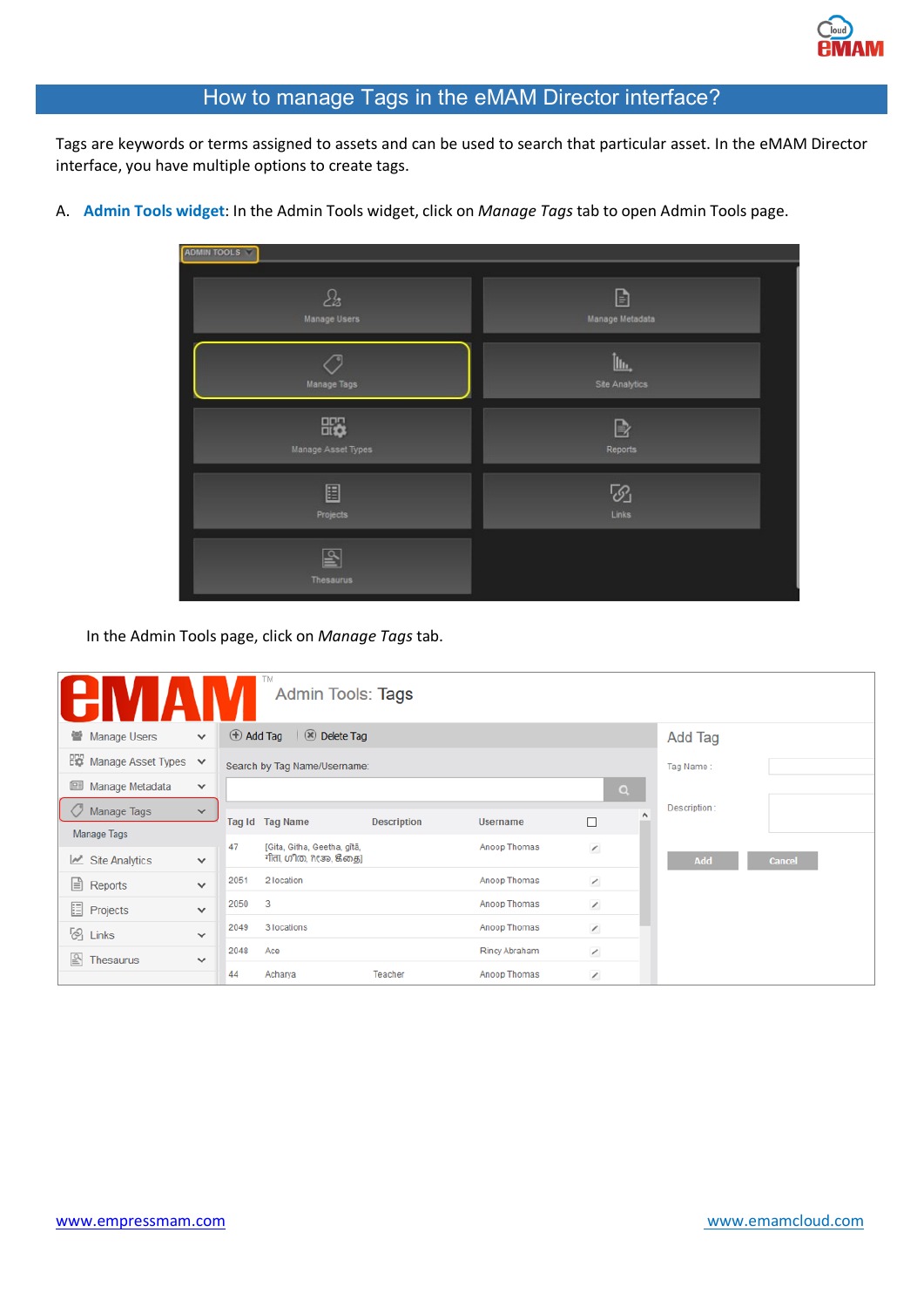1. **Add Tag**: To add a new tag, either click on *Add Tag* button on top of the page or use the Add Tag section in the right panel. Enter a tag name and description and click on *Add* button.

| Add Tag      |                   |
|--------------|-------------------|
| Tag Name:    | Deliver           |
| Description: | Deliver using XML |
| Add          | <b>Cancel</b>     |

Below message appears after the tag is successfully created.

| <b>Success</b>          |
|-------------------------|
| Tag added successfully. |
| OK                      |

 Newly created tag gets listed in the middle panel. Similarly, you can create multiple tags and search them using the search box on top.

|        | Add Tag (8) Delete Tag       |                    |                      |          |
|--------|------------------------------|--------------------|----------------------|----------|
|        | Search by Tag Name/Username: |                    |                      |          |
|        |                              |                    |                      | $\Omega$ |
| Tag Id | <b>Tag Name</b>              | <b>Description</b> | <b>Username</b>      | 灬        |
| 2053   | <b>Deliver</b>               | Deliver using XML  | <b>Rincy Abraham</b> |          |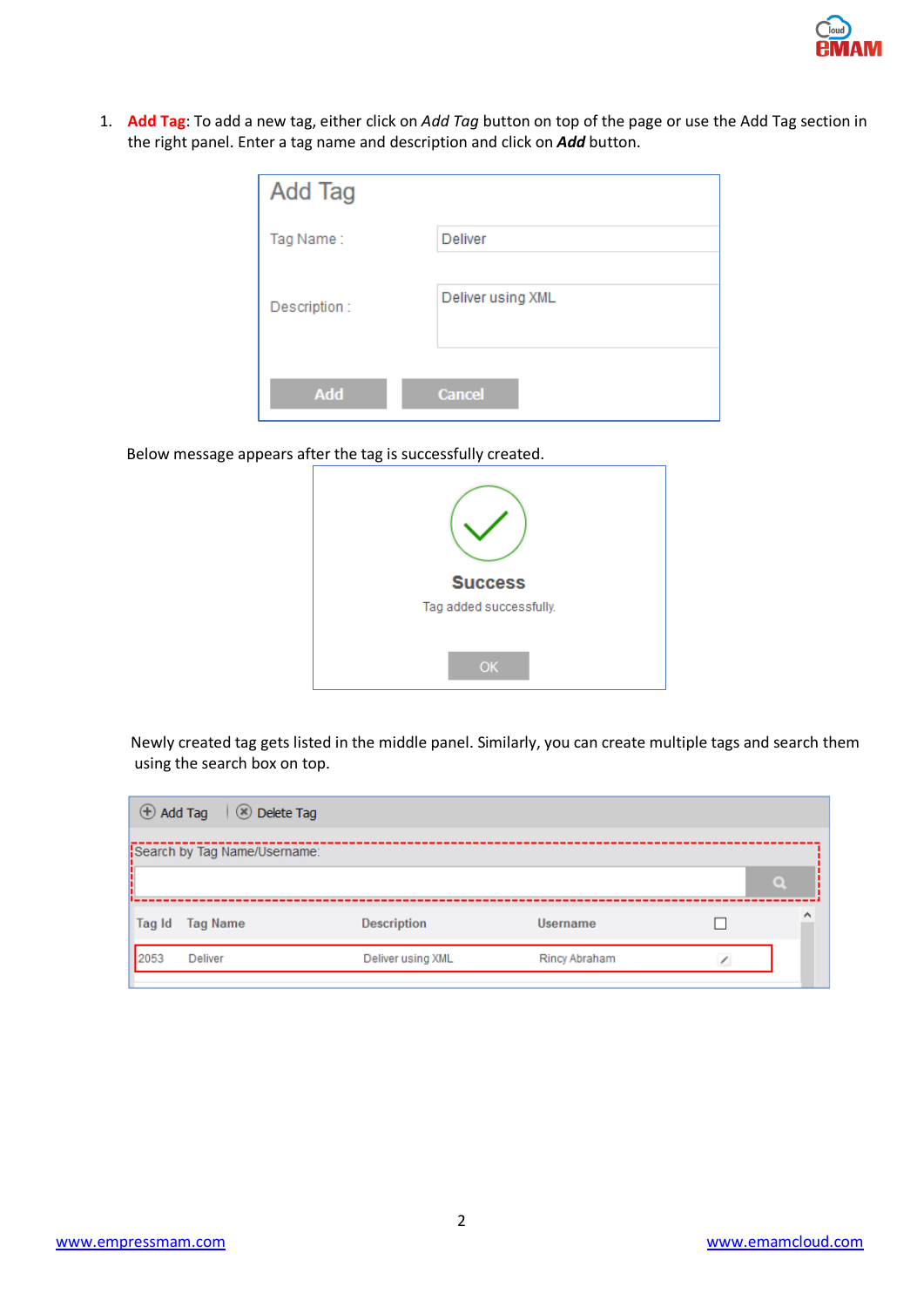2. **Delete Tag:** To delete any existing tag(s) from the list of tags available, select the tag and click on *Delete Tag* button on top. Multiple tags can be selected and deleted at one click.

| $\bigoplus$ Add Tag<br><b>C</b> Delete Tag |                                                       |                    |                 |                          |          |  |  |  |
|--------------------------------------------|-------------------------------------------------------|--------------------|-----------------|--------------------------|----------|--|--|--|
| Search by Tag Name/Username:               |                                                       |                    |                 |                          |          |  |  |  |
|                                            |                                                       |                    |                 |                          | $\Omega$ |  |  |  |
| Tag Id                                     | <b>Tag Name</b>                                       | <b>Description</b> | <b>Username</b> |                          | ∧        |  |  |  |
| 47                                         | [Gita, Githa, Geetha, gita, गीता,<br>ഗീത, ಗೀತಾ, கீதை] |                    | Anoop Thomas    | $\overline{\phantom{a}}$ |          |  |  |  |
| 2051                                       | 2 location                                            |                    | Anoop Thomas    |                          |          |  |  |  |
| 2050                                       | 3                                                     |                    | Anoop Thomas    | $\!\!\mathscr{I}\!$      |          |  |  |  |
| 2049                                       | 3 locations                                           |                    | Anoop Thomas    |                          |          |  |  |  |

A confirmation message box is displayed before deleting any tag. Click *OK* to delete and *Cancel* to discard it.



Below message appears after successful deletion of tags.

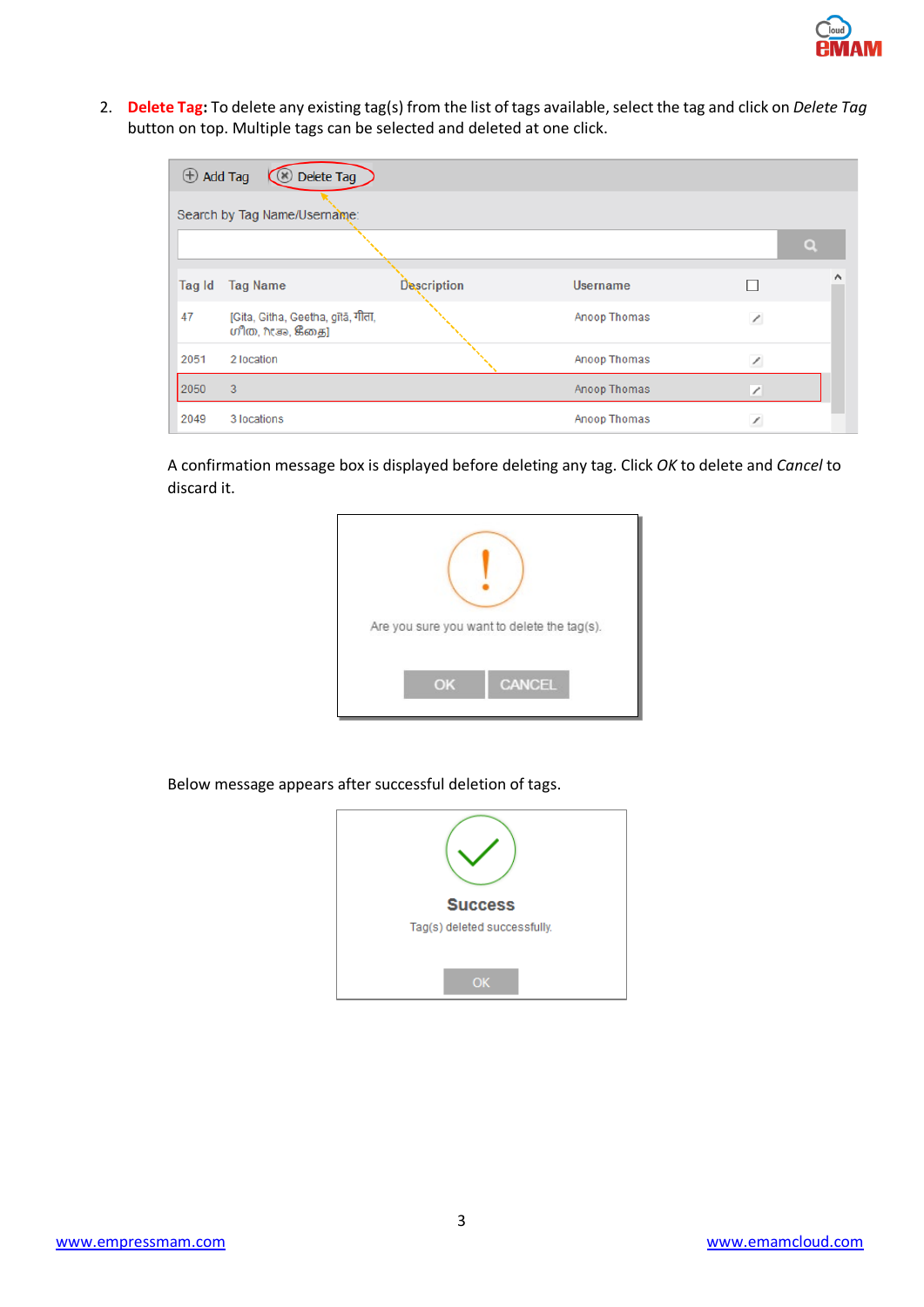3. **Edit Tags**: To edit an existing tag from the list, select the tag and click on the *Edit* icon corresponding to it. Make changes in the tag details on right panel and click on *Save* to update the changes.

| $\oplus$ Add Tag<br>$\sqrt{8}$ Delete Tag |                                                       |                    |                      |                          | Add Tag      |               |
|-------------------------------------------|-------------------------------------------------------|--------------------|----------------------|--------------------------|--------------|---------------|
| Search by Tag Name/Username:              |                                                       |                    |                      |                          | Tag Name:    | Ace           |
|                                           |                                                       |                    |                      | $\mathbf{Q}$             | Description: | connoisseur   |
|                                           | Tag Id Tag Name                                       | <b>Description</b> | <b>Username</b>      | □                        |              |               |
| 47                                        | [Gita, Githa, Geetha, gītā,<br>गीता, ഗീത, ಗೀತಾ, ജீதை] |                    | Anoop Thomas         | $\overline{\phantom{a}}$ | Save         | <b>Cancel</b> |
| 2051                                      | 2 location                                            |                    | Anoop Thomas         | $\overline{\phantom{a}}$ |              |               |
| 2049                                      | 3 locations                                           |                    | Anoop Thomas         | $\overline{\phantom{a}}$ |              |               |
| 2048                                      | Ace                                                   |                    | <b>Rincy Abraham</b> | $\overline{\phantom{a}}$ |              |               |
| 44                                        | Acharya                                               | Teacher            | Anoop Thomas         | $\overline{\phantom{a}}$ |              |               |

Below message appears after the tag is successfully updated and updated tag is displayed in the middle panel.



B. **Ingest widget:** During ingest, you have option to create new tags and associate it with the newly ingested assets. In the Ingest widget, under asset metadata window tags tab, enter a tag name and click on *Add* button.

| <b>ASSET METADATA</b>                                                                                                |  |
|----------------------------------------------------------------------------------------------------------------------|--|
| <b>Asset Details</b>                                                                                                 |  |
| <b>Ingest Profile</b>                                                                                                |  |
| <b>MD5 Checksum</b>                                                                                                  |  |
| Projects                                                                                                             |  |
| Categories                                                                                                           |  |
| <b>Tags</b>                                                                                                          |  |
| Add<br>Finance                                                                                                       |  |
| [Gita, Githa, Geetha, gita, गीता, ഗூிரை, n (கு), கீதை]   2 location   3 locations   Ace   Acharya   Al               |  |
| Designs eMAM eSports ESR faces fort Fountain Game 365 Geetha Gita                                                    |  |
| He went to church   hii   Live   live testing, emam   Marketing   Master   Monkey   NAB Show Floor<br>Cancel<br>Save |  |